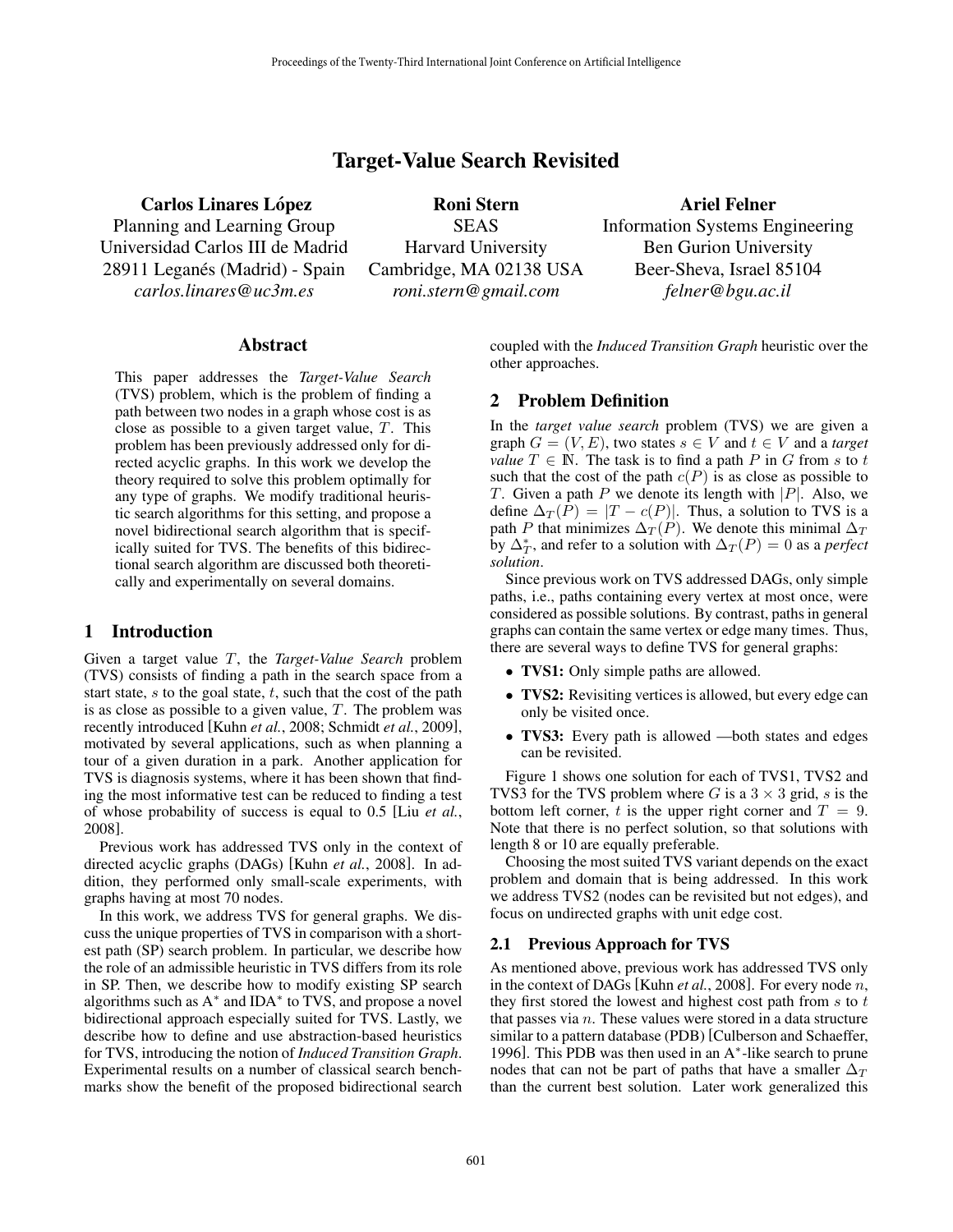

Figure 1: Solutions to the different TVS variants in a  $3 \times 3$  grid with  $T = 9$ 

PDB to hold several intervals of possible path costs for every node in the PDB.

This previous approach can not be used directly for TVS2 on general graphs for several reasons. Remarkably, creating the PDB requires traversing every possible path between s and  $t$ . In DAGs, this can be done efficiently with dynamic programming but is exponentially harder for general graphs, which may contain cycles, as well as for very large implicitly given graphs [Schmidt *et al.*, 2009].

# 3 A<sup>∗</sup> and IDA<sup>∗</sup> for TVS

In this section, we modify two classical search algorithms, namely A<sup>∗</sup> [Hart *et al.*, 1968] and IDA<sup>∗</sup> [Korf, 1985]. It is important to remark that, in the context of TVS, none of these algorithms perform any kind of *duplicate detection* since different paths to the same node can have different suffixes or continuations, depending on the nodes previously visited by every path.

# 3.1 TVSA<sup>∗</sup>

A ∗ is a best-first search algorithm that uses as an evaluation function  $f(n) = g(n) + h(n)$ , where  $g(n)$  is the sum of the edge costs from s to n and  $h(n)$  is a lower bound on the path cost from  $n$  to  $t$ . A<sup>\*</sup> maintains two lists of nodes, an open list (OPEN) and a closed list (CLOSED). Initially, OPEN contains  $s$  and CLOSED is empty. In every iteration of  $A^*$ , the node with the lowest  $f$  in OPEN is moved to CLOSED and its children are generated. A generated child is added to OPEN, unless it was already in OPEN or CLOSED with a lower gvalue. This pruning of previously generated nodes is called *duplicate detection.* A<sup>∗</sup> halts when t is expanded, in which case  $g(t)$  is the lowest cost from s to t [Hart *et al.*, 1968].

Next, we describe our adaptation of A<sup>∗</sup> to TVS, which we call TVSA<sup>\*</sup>. Pseudo-code for TVSA<sup>\*</sup> is given in Algorithm 1. Since we aim at finding the path with the lowest  $\Delta_T$ , the nodes in TVSA<sup>∗</sup> are expanded according to a different evaluation function than in A<sup>∗</sup>. Let  $\Delta_T(n) = |g(n) - T|$ . TVSA<sup>∗</sup> expands the node from OPEN that has the lowest  $\Delta_T(n)$ . However, it first considers *only* the nodes in OPEN with  $g(n) \leq T$  (line 5). If no such nodes exists, TVSA<sup>\*</sup> chooses the node with the lowest  $\Delta_T(n)$  among the nodes with  $q(n) > T$  in OPEN.

Whenever a goal node is found,  $best_\Delta$  is updated with its  $\Delta_T$  if it is smaller than the current  $best_\Delta$  (line 13). Nodes with  $f(n) \geq T + best_{\Delta}$  can never lead to a solution with lower  $\Delta_T$  than  $best_\Delta$ , and are thus pruned (line 11). The

#### Algorithm 1: TVSA<sup>∗</sup>

**Input:**  $s$ , the start state **Input:**  $t$ , the goal state **Input:**  $T$ , the target value **Output:** A path P from s to t with minimal  $\Delta_T(P)$ 1 OPEN←  $\{s\}$ 2  $best_\Delta \leftarrow \infty$ <sup>3</sup> while *OPEN is not empty* do 4 **if** *OPEN contains a node with*  $g(n) \leq T$  **then**  $\mathfrak{s}$  best  $\leftarrow \argmin_{n \in OPEN, g(n) \leq T} \{\Delta_T(n)\}$  $6$  else  $\sigma$  best  $\leftarrow \argmin_{n \in OPER} {\{\Delta_T(n)\}}$ 8 if  $g(best) \geq T + best \Delta$  then 9 | | **return** best<sub>∆</sub> 10 if  $f(best) \geq T + best_{\Delta}$  then <sup>11</sup> Continue 12 if  $(best = t)$  then 13 | best $\Delta \leftarrow min(best \Delta, |T - g(best)|)$ 14 **if** best<sub>∆</sub>=0 **then return** best<sub>△</sub> <sup>15</sup> ; 16 Expand( $best$ ) 17 return  $best_\Delta$ 

search halts when either a perfect solution is found or a node with  $g(n) \geq T + best_{\Delta}$  is chosen from OPEN (line 9).

Theorem 1 *TVSA*<sup>∗</sup> *is optimal and complete.*

Proof. When TVSA<sup>∗</sup> halts either (1) a perfect solution is found (line 14), or (2) OPEN is empty (line 17) or (3) a node with  $g(n) \geq T + best_{\Delta}$  is chosen for expansion (line 9). If a perfect solution is found then clearly no better solution exists. If OPEN is empty, then all paths from  $s$  to  $t$  must have been enumerated, and thus the best  $\Delta_T$  found is the smallest possible. If a node with  $g(n) \geq T + best_{\Delta}$  is chosen for expansion, this means that all nodes with  $g < T + best_{\Delta}$ were expanded, then future solutions found by the search can only have a cost that is larger than  $T + best_{\Delta}$ . Thus, the  $\Delta_T$ of these solutions would be larger than  $best_\Delta$ .

### 3.2 TVSIDA<sup>∗</sup>

Iterative Deepening A<sup>∗</sup> (IDA<sup>∗</sup> ) is a known SP algorithm [Korf, 1985] which mimics A<sup>\*</sup> by performing a sequence of depth-first searches (DFS). Each DFS is limited by a given threshold, such that nodes with  $f$ -value larger than that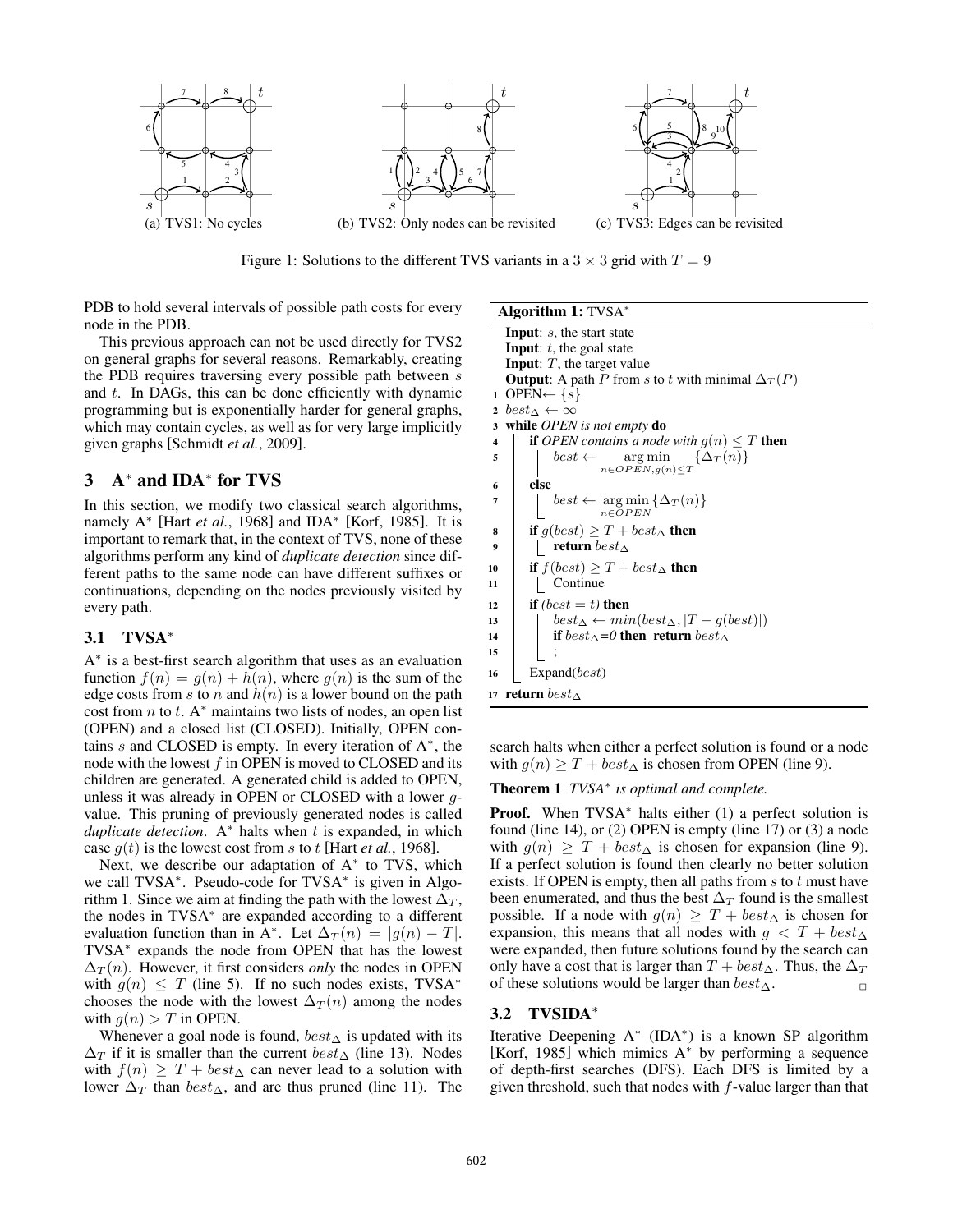threshold are not expanded. If a goal is expanded, the search halts. Otherwise, a new DFS starts with a larger threshold, set to be the lowest  $f$ -value seen that was above the previous threshold.

Next, we describe our modification of IDA<sup>\*</sup>, which we call TVSIDA<sup>∗</sup> . When solving shortest path problems, A<sup>∗</sup> has an advantage over IDA<sup>∗</sup> due to duplicate detection. In TVS this advantages disappears, making an adaptation of IDA<sup>∗</sup> to TVS more appealing, potentially enjoying IDA<sup>∗</sup> 's benefits over A ∗ , such as linear memory requirements and faster time per node. TVSIDA<sup>∗</sup> behaves as follows. First, a DFS iteration is executed with a threshold set to be exactly  $T$ . If a solution is found (of length less or equal to T), its  $\Delta_T$  is stored in a variable called  $best_\Delta$ . If  $best_\Delta = 0$ , a perfect solution was found and the search can halt. Otherwise, subsequent iterations of DFS are performed, incrementing the threshold just like in IDA<sup>∗</sup> , i.e., updating the current threshold to be the minimum  $f$ -value seen above the current threshold. Whenever a solution is found, its  $\Delta_T$  is computed and  $best_\Delta$  is updated if the  $\Delta_T$  of the new solution is lower than the previous  $best_\Delta$ . TVSIDA<sup>\*</sup> halts when reaching a threshold that is greater than or equal to  $T + best_\Delta$ . Correctness proof follows the proof given above for Theorem 1 and is omitted due to lack of space.

# 4 Bidirectional TVS (BTVS)

Consider the differences between A<sup>∗</sup> and TVSA<sup>∗</sup> . A<sup>∗</sup> searches the *state space*, while TVSA<sup>∗</sup> searches a space that we call the *path space*, where every node corresponds to a path from s. Naturally, the state space is substantially smaller than the path space. Thus,  $A^*$  will find a path to t faster than TVSA<sup>\*</sup>. However, A<sup>\*</sup> may not find the path to t with the smallest  $\Delta_T$  while TVSA<sup>\*</sup> is guaranteed to find this path according to Theorem 1. Following, we propose a unique bidirectional search that attempts to enjoy the complementary benefits of state space and path space searches. In particular, this algorithm reaches t fast like a *state space search*, and is guaranteed to return a solution with the lowest  $\Delta_T$  like a *path space search*. We call this algorithm Bidirectional Target Value Search (BTVS).

BTVS is composed of two alternating searches: a *forward search* and a *backward search*. The forward search starts from s and is performed on the state space, while the backward search starts from  $t$  and is performed on the path space. Importantly, the backward search, which potentially searches a substantially larger space than the forward search, is limited to only consider paths that are composed of nodes and edges found by previous forward searches. BTVS alternates between the forward and the backward search until  $\Delta_T^*$  is found. Next, we describe BTVS in details.

### 4.1 Forward Search

The forward search is a regular uniform-cost search (*aka* Dijkstra's search) from  $s$  to  $t$ . Duplicate detection is performed, and for every visited node  $n$  we store the lowest  $g$ -value found from s to n. This g value found for n in the forward search is denoted by  $g_f(n)$ . When t is expanded, the lowest-cost path to t was found and  $g_f(t)$  is its cost. The  $\Delta_T$  of this solution is stored in  $best_\Delta$ . Next, the backward search is called.

Algorithm 2: High-level BTVS

- <sup>1</sup> Forward search until the lowest cost path is found
- <sup>2</sup> Backward search checking all paths in the induced graph
- 3 Forward search until all nodes with  $f < T + best_{\Delta}$  have been expanded
- <sup>4</sup> Backward search checking all paths in the induced graph
- <sup>5</sup> return best<sup>∆</sup>

## 4.2 Backwards Search

The backwards search consists of running TVSIDA<sup>\*</sup> from  $t$  to s but considering only expanded nodes in the forward search (i.e., the nodes in CLOSED). We call the graph that is composed of these nodes and the edges between them the *induced graph* of the forward search. The backward search is done in the path space (i.e., no duplicate detection is done), possibly considering paths that were pruned by the forward search. During the backward search  $best_\Delta$  is updated if a solution is found that has a lower  $\Delta_T$  than the current  $best_\Delta$ . The backward search halts only after all paths in the induced graph of the forward search were visited or a perfect solution was found in which case BTVS can halt.

In addition, the following pruning rule is performed during the backwards search. It is based on the observation that  $g_f(n)$  is the cost of the shortest path from s to n. Let  $g_b(n)$  be the cost of the backward path from t to n. If  $g_f(n) + g_b(n) \geq T + best_{\Delta}$  then the backward search prunes  $n$ , since continuing the backward search from  $n$  to  $s$  will only find paths at least as large as  $g_f(n)$ , and thus a path with a better  $\Delta_T$  than  $best_\Delta$  can not be found.

To speed up the backwards search, direct children of a node  $n$  (which were direct anscestors of  $n$  in the forward search) are sorted in increasing order of their deviation from the target value T, computed for every child node c by  $g_f(c) + g_b(c)$ . This node ordering heuristic is intended to give preference to nodes more likely to lead to paths with low  $\Delta_T$ . We observed empirically that this enhancement is beneficial.

### 4.3 The BTVS Algorithm

Algorithm 2 describes in a high-level manner how BTVS uses the forward and backward searches described above. First, the forward search finds a lowest cost path from  $s$  to  $t$  (line 1). Then, the backward search tries to find a path with lower  $\Delta_T$ , considering only the induced graph of the forward search (line 2). Then, the forward search continues, expanding all the nodes with  $g \leq T + best_{\Delta}$  (line 3). Finally, a second backward search is done to check all paths passing through these nodes (line 4). We use the term *BTVS iteration* to denote a single call for the forward search and then the backward search. Only two iterations are performed and after them, the path with the lowest  $\Delta_T$  is guaranteed to be found.

### Theorem 2 BTVS *is optimal and complete.*

Proof. If the first iteration does not find a perfect solution, then the second forward search visits all the nodes with  $g < T + best_{\Delta}$ . These are all the nodes visited by TVSA<sup>\*</sup>. Thus, the backward search will check all the possible paths from s to t that would be checked by TVSA<sup> $*$ </sup>, and thus it is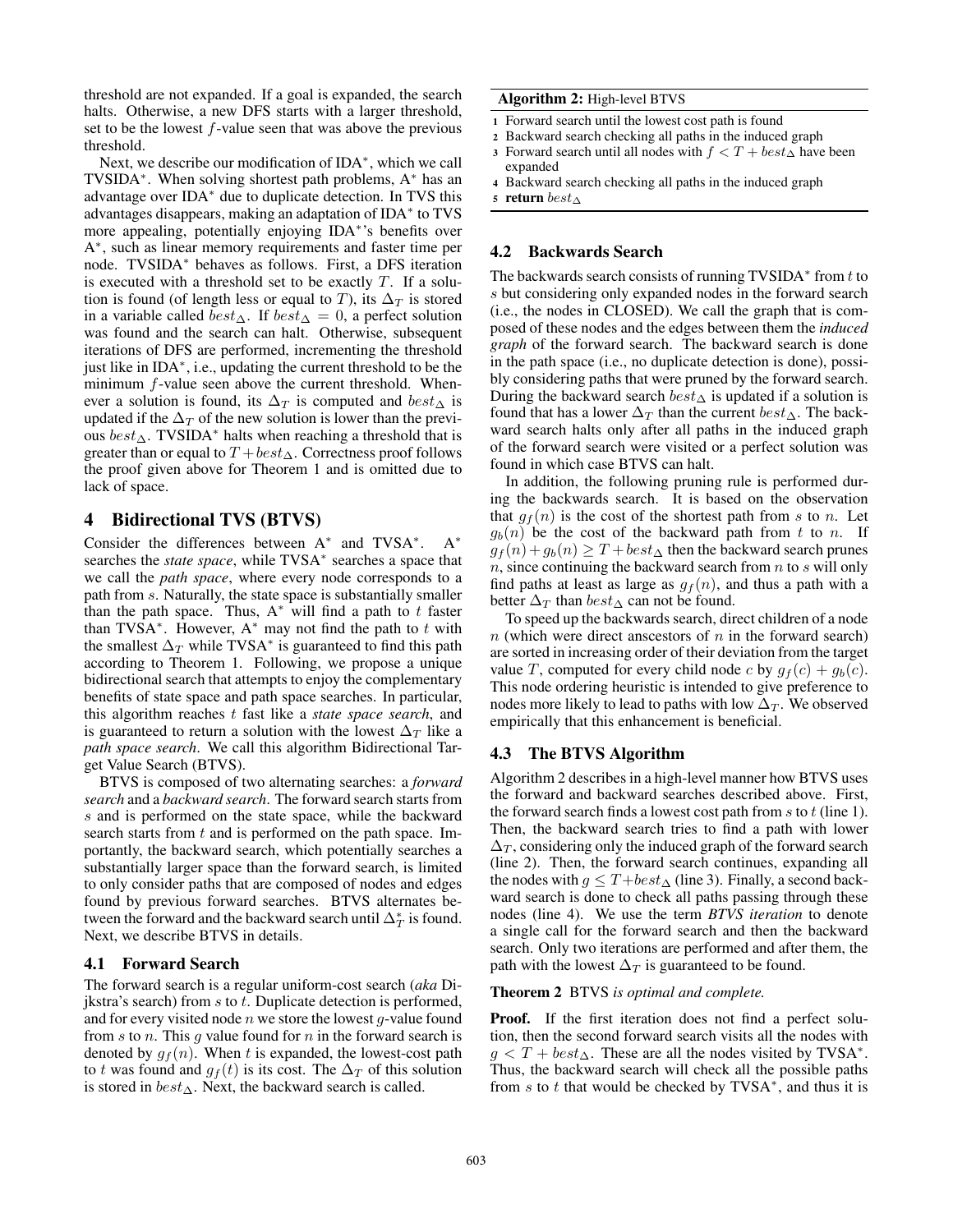

Figure 2: The first iteration of BTVS for solving a pathfinding problem from  $(0, 0)$  to  $(2, 2)$  with  $T = 9$  in a  $3 \times 3$  grid

guaranteed to find the same quality of path as TVSA<sup>\*</sup>. Thus, following Theorem 1 BTVS is also optimal and complete.  $\Box$ 

Figure 2 shows the first iteration of the BTVS algorithm on the same problem shown in Figure 1. Figure 2(a) shows the induced graph of the forward search, where the  $g_f$ -cost from  $s$ to reach every node is recorded. The forward search ends with finding the shortest path  $P^*$  between s and t with a cost equal to 4 units, so that the current deviation is  $\Delta_T(P^*) = |9-4| =$ 5. In the backward search, DFS with a threshold equal to the target value, 9, is started but only considering nodes in CLOSED. The lowest  $\Delta_9$  found by the backward search has a cost of 8 so that the new  $best_{\Delta} = |9-8| = 1$ . Since a perfect solution has not been found, the forward search of the second iteration expands all nodes with  $g < T + best_\Delta = 9 + 1 = 10$ .

There can be many variations of BTVS, which alternate differently between the forward and backward searches. The variation described above is both optimal and complete, and has performed better than other simple variants we have experimented with.

# 5 Abstractions and the Induced Transition Graphs

Experimental results reported in the next section show that BTVS is worse than TVSIDA<sup>\*</sup>. We identified two potential sources of inefficiency that may explain this behavior. First, consider the backward search phase of BTVS. It is applied after the forward search, and is intended to find solutions with better  $\Delta_T$  than  $best_\Delta$ . Naturally, it might be the case that no better solution exists in the induced graph of the forward search, and thus the backward search was redundant. Applying the backward search redundantly is one source of potential inefficiency of BTVS.

Another source of potential inefficiency is the forward search in the second iteration of BTVS (line 3 in Algorithm 2). In BTVS, this forward search continues until all nodes with  $g < T + best_\Delta$  are expanded. However, when the forward search expands a node, it may add more edges and nodes to the induced graph of the forward search. Thus, it is possible that applying the backward search even before all the nodes with  $g < T + best_\Delta$  are expanded is beneficial.

Both inefficiencies could be remedied if one had an oracle that would know when running the backward search may find a better solution (i.e., one with  $\Delta_T < \text{best}_{\Delta}$ ). Next, we describe a novel heuristic method that suggests when the backward search might lead to an improved solution. We prove



Figure 3: Induced Transition Graph of the forward search shown in Figure 2(a)

that this method can detect with certainty when the backward search can not lead to an improved solution, thus saving redundant calls to the backward search. This method is based on the *Induced Transition Graph* (ITG), defined next. We denote the combination of BTVS and ITG by T<sup>∗</sup>.

## 5.1 Induced Transition Graph

An ITG is an abstraction of a state space  $S$  that is defined with respect to the information gathered during the forward search. In particular, in an ITG all the nodes with the same  $g_f$ value are mapped into a single node. We label every node in the ITG according to the  $g_f$  value of the nodes in the original search space that are mapped to it. An edge between nodes  $i$  and  $j$  in the ITG exists iff the forward search encountered an edge between a node n with  $g_f(n) = i$  to a node m with  $g_f(m) = j$ . Every edge  $(i, j)$  in the ITG is labeled with the number of times in the forward search that a node with  $g_f(\cdot) = i$  generated a descendant with  $g_f(\cdot) = j$ . We denote the label of edge  $(i, j)$  as  $\#(i, j)$ . Let s' and t' be the nodes in the ITG s and t are mapped to. Clearly,  $g_f(s') = 0$ . It is easy to see that the ITG can be built during the forward search with a constant additional overhead.

Figure 3 shows the ITG of the CLOSED list generated by the forward search shown in Figure 2(a) where the nodes  $s'$ and  $t'$  are highlighted.

Next, we describe how the ITG can be used to identify cases where the backwards search of BTVS is not needed and the incumbent solution, i.e., the path  $P$  seen so far with the lowest  $\Delta_T(P)$ , can be safely returned as the optimal solution to TVS. We denote the incumbent solution by  $P_{best}$ , and note that  $\Delta_T(P_{best}) = best_{\Delta}$ .

A path  $P'$  in the ITG is called an ITG traversal if it is a path from s' to t' such that every edge  $(i, j)$  exists in P' at most  $\#(i, j)$  times. It is easy to see that every path from s to t that is found by the backwards search in the original state space has a corresponding ITG traversal of the same length.

Thus, instead of performing the backwards search to check if it contains a better path than  $P_{best}$ , one can enumerate all the ITG traversals and check whether there is an ITG traveral  $P'$  such that  $|T - |P'| < \theta est_{\Delta}$ .

**Theorem 3** If for every ITG traversal  $P'$  it holds that  $|T - T|$  $||P'|| \geq \Delta_T(P_{best})$  then the backwards search will not pro*vide any solution better than*  $P_{best}$  *and it can be avoided.* 

Proof. Proof by contradition. Assume that the above condition holds, and that there exists a path  $P''$  that will be found by the backwards search having  $\Delta_T(P'') < \Delta_T(P_{best})$ . This means that there exists an ITG traversal  $P'$  that corresponds to  $P''$  with  $|T - |P'| = |T - |P''|| < \Delta_T(P_{best})$ , contradicting the condition that  $|T - |P'| \geq \Delta_T(P_{best})$ .

Theorem 3 can be used to restrict the forward and backward searches in the second iteration and thus, to address the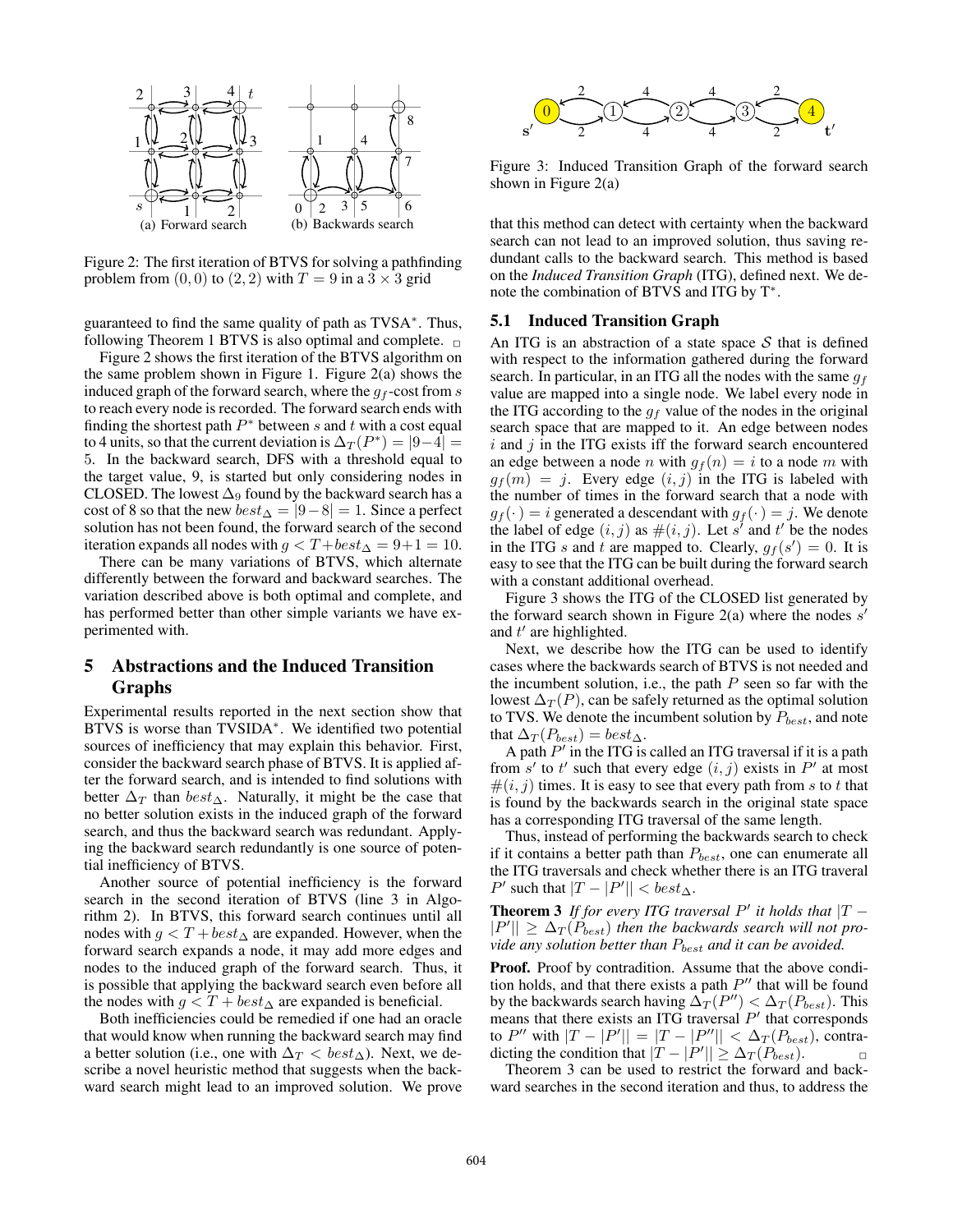inefficiencies identified in BTVS as follows. Firstly, the forward search of the second iteration invokes the ITG every time that all nodes with  $f(n) = g_f(s,t) + k$  have been expanded with  $k \in \mathbb{N}$ . In case the ITG returns a deviation δ such that  $f(n) \geq T + \delta$  the forward search can immediately terminate since the value returned by the ITG is a lower bound on the deviation wrt  $T$ . In this case, the backwards search of the current iteration can be issued returning the optimal solution to the TVS. Another possible outcome is that the ITG returns a null deviation meaning that there is potentially an optimal solution. In this case, the backwards search is run also but if the optimal solution is not found,  $T^*$  enters the next iteration resuming the forward search in exactly the same point it left it —i. e., expanding the next node in OPEN. Finally, the TVSIDA<sup>∗</sup> systematically issued by BTVS in the last iteration can be safely skipped if every ITG traversal *GT* has a deviation which is larger or equal than the deviation of the incumbent solution.

Note that the ITG concept can be applied to any state space abstraction that preserves edges. We demonstrate it on  $g^*$ based abstractions as a domain-independent solution.

#### 5.2 Using ITGs in Unit Edge Cost Domains

In this section we assume unit edge costs and show how to check efficiently if there is an ITG traversal with  $\Delta_T$ best∆. This is done by using *Dynamic Programming* and exploiting a specific structure of the ITG occuring only in any unit edge cost domain.

In unit edge cost domains, the ITG consists of a chain of nodes as shown in Figure 3. This is because if all the edges have unit cost, then two adjacent nodes in the original graph can only have  $g_f$  values that differ by one or zero. Therefore, the length of the longest path between  $t'$  and  $s' = 0$  in the ITG is:

- Let  $l_{i-1,i}$  denote the number of transitions between  $(i -$ 1) and i in the ITG and  $l_{i,i-1}$  the number of transitions in the opposite direction, e. g.,  $l_{0,1} = l_{1,0} = 2$  in Figure 3.
- Let  $c_i$  denote the number of self-loops observed from  $i$ to itself.

Let  $L_i$  denote the length of the longest path to reach 0 from node  $i$  in the ITG without taking self-loops into account and using only nodes from  $\theta$  to i. The length of such path can be easily computed as:

$$
L_i = L_{i-1} + \begin{cases} 2l_{i,i-1} - 1 & if \ l_{i-1,i} \ge l_{i,i-1} \\ 2l_{i-1,i} + 1 & otherwise \end{cases}
$$

where  $L_0 = 0$ . Then, the length of the longest path between  $t'$ and 0 in the abstract state space using only nodes in the range  $[0, t']$  is  $L_{t'} + C_{t'}$  where  $C_{t'} = \left(\sum_{j=1}^{t'} c_j\right)$ , if self-loops are taken into account.

However, the preceding result does not account for the longest path between the goal node  $t'$  and 0 since it only considers nodes in the range  $[0, t']$ . The following reasoning results from the observation that if  $T$  is the target value from t' then  $(T - \delta)$  is the target-value after following a path of length  $\delta$ . Let  $g_{max}$  denote the leftmost node in the ITG

from which a transition has been observed, e.g.,  $t' = 4$  in Figure 3. Obviously, if  $L_{g_{max}} + C_{g_{max}} < T - (g_{max} - t')$  then  $T - (g_{max} - t') - (L_{g_{max}} + C_{g_{max}})$  is a lower bound on the deviation wrt T since the longest path from  $g_{max}$  is shorter than the target value at  $g_{max}$ . Otherwise, if  $L_{g_{max}} + C_{g_{max}} \ge$  $T - (g_{max} - t')$ , then the parity rule is applied: if  $g_{max}$  has the same parity than  $T - (g_{max} - t')$  then the lower bound is necessarily 0; otherwise, it is assumed to be 1 unless there are self-loops (as they break parity) and the lower bound is 0.

## 6 Experimental Results

We evaluated the performance of TVSA<sup>\*</sup>, TVSIDA<sup>\*</sup> and T<sup>\*</sup> (BTVS with ITG) on three standard search benchmarks: 4 connected grid pathfinding, the tile puzzle and the pancake puzzle. We also report the number of solved instances by BTVS to prove the usefulness of the ITGs . In every experiment, a start state and goal state were chosen such that the shortest distance between them is typically two. This was done to emphasize the complexity of the TVS problem, as finding a solution with a specific value can be very challenging even for states that are close to one another. All the experiments have been performed on a Linux computer with a time cutoff of 120 seconds and 2 Gb of memory.

### 6.1 4-Connected Grids Pathfinding

We first experimented with pathfinding in a 4-connected grid. We used random 512x512 grids from the benchmark suite of [Sturtevant, 2012], with 10%, 20%, 30% and 40% blocked cells. Ten instances were randomly generated in every grid. All target values in the range [2, 50] were tried. The Manhattan distance heuristic was used for TVSA<sup>\*</sup> and TVSIDA<sup>\*</sup>.

Table 1 shows the number of instances solved by each algorithm, under our time and memory limitations. We differentiated between instances where a perfect solution existed (even  $T$ ) and where such a solution did not exist, odd  $T$ . As expected, those instances where there is no perfect solution were harder for all the algorithms. This is because when a perfect solution is found, all algorithms can immediately halt. By contrast, when no perfect solution exists, all algorithms need to check all paths with cost  $T + best_{\Delta}$  to verify that the path with the lowest  $\Delta_T$  was found. The results from Table 1 show clearly that T<sup>∗</sup> is more efficient than the other algorithms, solving substantially more instances. In general, TVSA<sup>∗</sup> performs worse than TVSIDA<sup>∗</sup> .

There is no remarkable difference in relative performance for varying degrees of obstacles. Therefore, only the average running time over 10 random instances per target value in a map with a 30% of obstacles is shown in Figure 4(a). When plotting this Figure, the average is computed only over the solved instances and this explains the decaying profile exhibited by TVSA<sup>\*</sup> and TVSIDA<sup>\*</sup> for high values of  $T$ . For other ratios of filled squares the same trend is verified: while TVSIDA<sup>\*</sup> and TVSA<sup>\*</sup> solve less cases as T increases, T<sup>\*</sup> solves them all always in less than 0.006 seconds each, i. e., 3 and 4 orders of magnitude faster respectively.

### 6.2 The 8-puzzle

Ten instances were selected by hand to ensure that symmetries were avoided: eight of them at an optimal distance of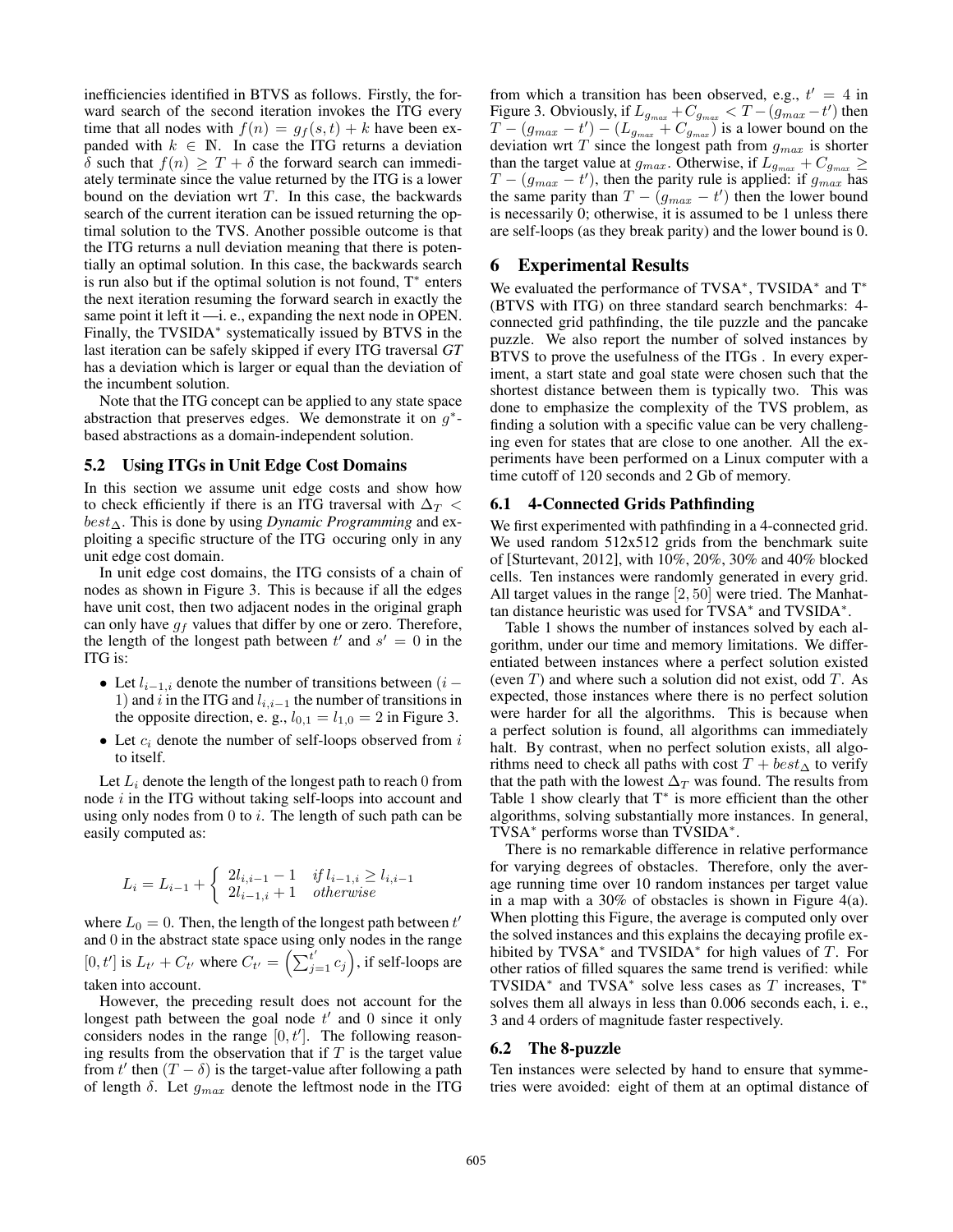

Figure 4: Average running time of all algorithms over 10 problems with different target values

|                | Perfect |     |     |     | Not-Perfect |     |     |     |
|----------------|---------|-----|-----|-----|-------------|-----|-----|-----|
| <b>Blocked</b> | 0.1     | 0.2 | 0.3 | 0.4 | 0.1         | 0.2 | 0 3 | 0.4 |
| $TVSA*$        | 213     | 180 | 199 | 201 | 40          | 43  | 45  | 50  |
| TVSIDA*        | 250     | 250 | 248 | 239 | 81          | 88  | 97  | 123 |
| <b>BTVS</b>    | 250     | 250 | 250 | 250 | 80          | 86  | 96  | 130 |
| $T^*$          | 250     | 250 | 250 | 250 | 240         | 240 | 240 | 240 |

Table 1: # Instances solved, 512x512 grid

four moves and 2 of them of two moves. In total, 80 different target values in steps of 50 were tried, 40 starting from  $T = 4$ (having perfect solutions) and 40 starting with  $T = 5$  (no perfect solutions). As a heuristic for TVSA<sup>\*</sup> and TVSIDA<sup>\*</sup> we used the perfect heuristic function built with a PDB that mapped all tiles except the blank. However, they solved only 35.8% (286), and 28.8% (230) of the problems, respectively. While BTVS solved only 30 problems, T<sup>∗</sup> solved all of the 800 instances. In this domain, T<sup>∗</sup> runs five orders of magnitude faster than the other algorithms as shown in Figure 4(b).

Note that while TVSA<sup>∗</sup> and TVSIDA<sup>∗</sup> use the perfect heuristic, T<sup>\*</sup> does not use any heuristic. However, TVSA<sup>\*</sup> and TVSIDA<sup>∗</sup> could solve only ten instances when no perfect solution is available, and  $T^*$  solved all these cases in less than 2.7 seconds on average.

### 6.3 The Pancake Puzzle

We experimented on pancake puzzles with 5, 6, 7, 8 and 9 pancakes. Ten random instances were generated for each puzzle at distance two from the target. 40 even target values from  $T = 2$  and 40 odd ones starting from  $T = 3$  were used in all cases uniformly distributed until  $T = (N - 1)N!$ , which is the diameter of an  $N$ -pancake puzzle. This totaled in  $4,000$ experiments.

TVSA<sup>∗</sup> and TVSIDA<sup>∗</sup> used the *gap* heuristic [Helmert, 2010] which is known to be very accurate for these sizes of pancake puzzles. They solved 26.57% (1,063) and 24.17% (967) of the cases respectively, while  $T^*$  solved 99.45% (3,978) of them. Table 2 shows the total number of solved problems by all algorithms.

For all sizes of pancake puzzles, T<sup>∗</sup> was able to solve much more problems than TVSA<sup>\*</sup> and TVSIDA<sup>\*</sup>. Moreover, any problem that were solved by either TVSA<sup>∗</sup> or TVSIDA<sup>∗</sup> was

|             | even |     |     |     |     |  |  |  |  |
|-------------|------|-----|-----|-----|-----|--|--|--|--|
|             | 5    | 6   |     | 8   | 9   |  |  |  |  |
| $TVSA^*$    | 346  | 143 | 20  | 10  | 10  |  |  |  |  |
| TVSIDA*     | 309  | 140 | 45  | 10  | 10  |  |  |  |  |
| <b>BTVS</b> | 42   | 10  | 10  | 10  | 10  |  |  |  |  |
| $T^*$       | 400  | 400 | 400 | 400 | 400 |  |  |  |  |
|             | odd  |     |     |     |     |  |  |  |  |
|             | 5    | 6   |     | 8   | 9   |  |  |  |  |
| $TVSA^*$    | 353  | 141 | 20  | 10  | 10  |  |  |  |  |
| TVSIDA*     | 268  | 119 | 46  | 10  | 10  |  |  |  |  |
| <b>BTVS</b> | 40   | 10  | 10  | 10  | 10  |  |  |  |  |
| $T^*$       | 378  | 400 | 400 | 400 | 400 |  |  |  |  |

Table 2: # instances solved, pancake puzzle

also solved by T<sup>∗</sup> and much faster. In the larger pancake puzzles (with 8 and 9 pancakes), TVSA<sup>∗</sup> and TVSIDA<sup>∗</sup> failed completely to solve problems with target values larger than  $T = 2$  or  $T = 3$ . Thus, the 6-Pancake has been chosen to show the general trend on the overall running time – see Figure  $4(c)$ . In this case,  $T^*$  ran four and five orders of magnitude faster than TVSIDA<sup>\*</sup> and TVSA<sup>\*</sup>, respectively

T ∗ failed in 22 cases in the 5-Pancake for large odd values of T near the maximum value. This effect was not observed for larger pancakes since the difference between the target value increased when distributing them uniformly. In fact, it was observed that, for all algorithms, the overall effort to find solutions is different if  $T$  is even or odd though there are always optimal solutions.

# 7 Conclusions

In this work we addressed the TVS problem for general graphs. We described two algorithms for it that are based on the well-known A<sup>∗</sup> and IDA<sup>∗</sup> algorithms. In addition, we proposed a novel bidirectional algorithm for TVS called BTVS which runs a forward search to find nodes and edges in the graph, and a backward search to find paths with cost closer to the target value. An abstraction-based method called ITG is then introduced to decide intelligently when to switch to the backward search. The combination of BTVS and ITG, named T<sup>\*</sup>, shows exceptional results on three well-known domains.